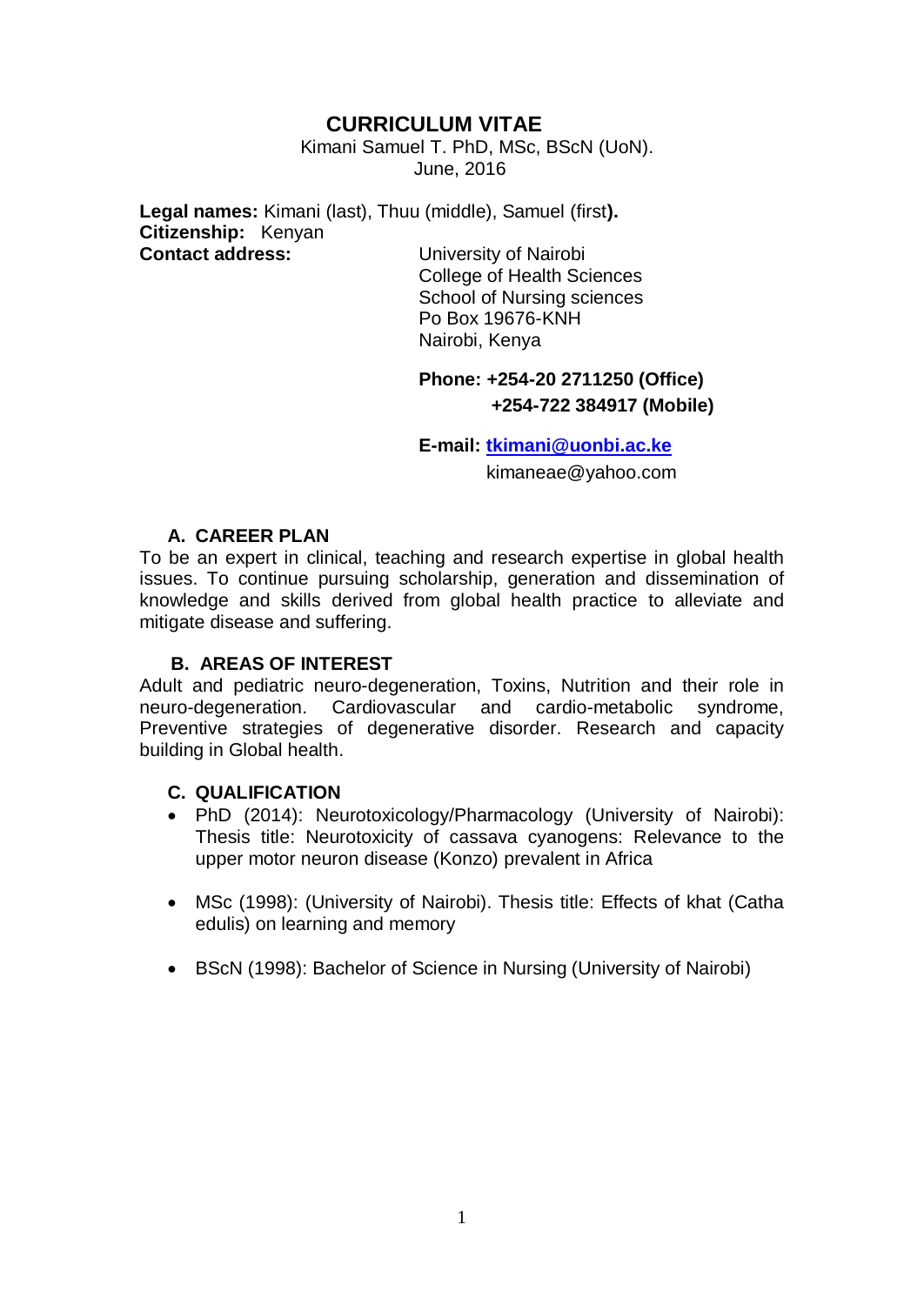### **D. UNIVERSITY APPOINTMENTS**

- December, 2014 to date: **Senior Lecturer**, College of Health Sciences, University of Nairobi.
- 2008 2014: **Lecturer**, College of Health Sciences, University of Nairobi.
- 2002 2008: **Tutorial Fellow**, College of health Sciences, University of Nairobi.

# **E. WORK EXPERIENCE**

### **TEACHING**

- Senior Lecturer, Lecturer, School of Nursing Sciences, University of Nairobi (Dec 2014 to date).
- Lecturer, School of Nursing Sciences, University of Nairobi (Oct. 2008 to 2014)
- Tutorial Fellow, School of Nursing Sciences, University of Nairobi (2002 to Oct. 2008).

#### **Responsibilities**

- Classroom teaching, tutorials, bedside teaching, clinical demonstrations to undergraduate and MSc Nursing students.
- Planning, implementation and evaluation of BSc.N theory and clinical teaching programmes.
- Tutorials and laboratory demonstrations and examination for undergraduate medical (MBchB), B.Pharm, BScN students, Medical Physiology department, University of Nairobi (2008-todate).

#### *Achievements*

- Widely published in peer reviewed journals
- Presented in national and international conferences
- Supervised over 10 MSc students research project to completion
- Coordinated a multidisciplinary team of experts both national and international for my PhD work.
- Participates and coordinates Kenya Heart and Sole project involved in prevention of cardiovascular diseases in Kenya a multi-institution project between Kenyan and Boston, USA Teams
- Secured a research grant from International society for Neurochemistry (ISN/CAEN) for my PhD work
- Secured a research grant from Kenyatta National Hospital to conduct research on treatment compliance among hypertensive patients
- I have been awarded several travel grants by international brain research organization (IBRO) to attend workshops and conferences
- Mentored many undergraduate and post graduate students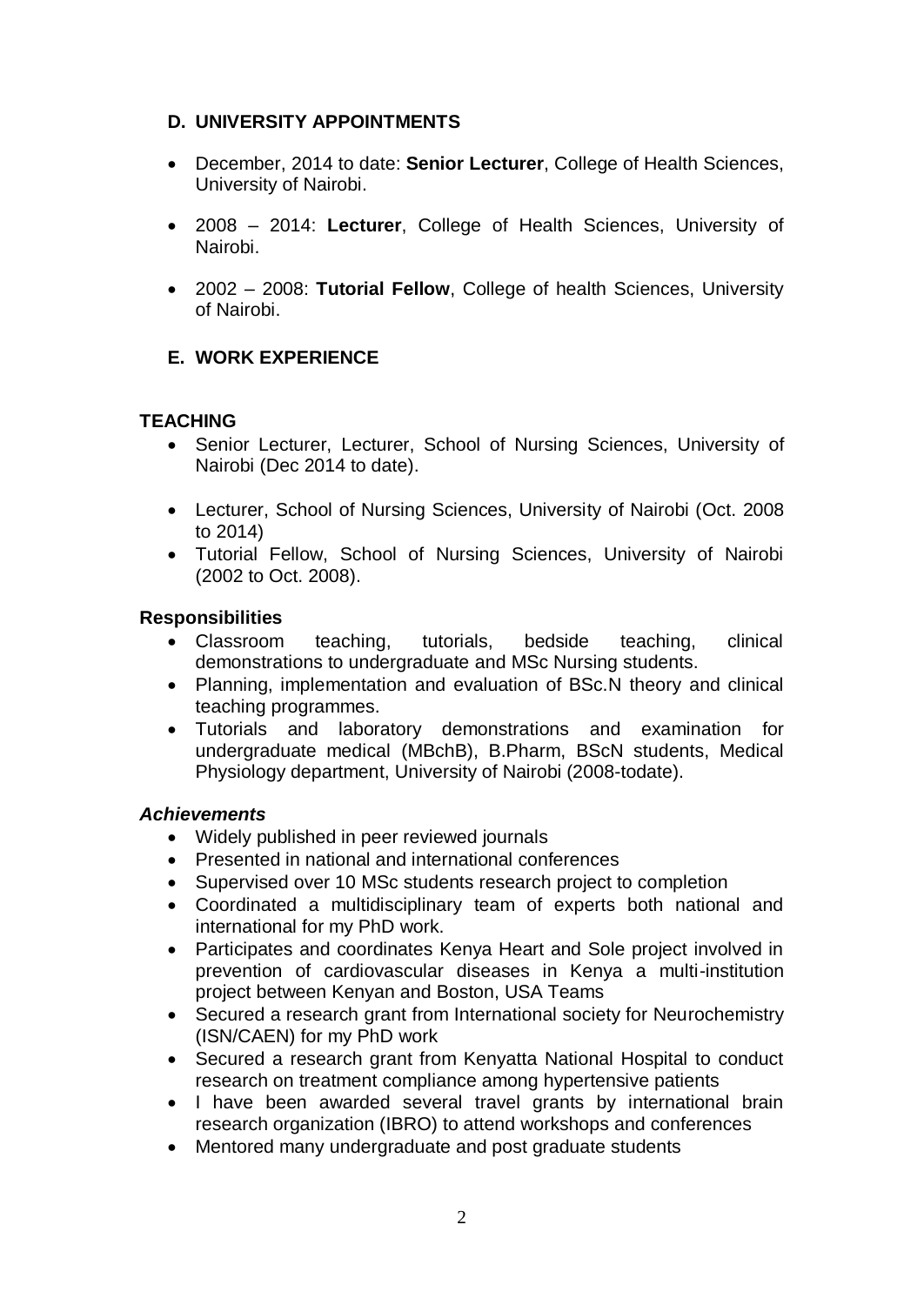# **F. THEMATIC SECTION RESPONSIBILITIES**

- 2006 to date Coordinator of Medical surgical Nursing courses for levels I- IV generic and RN-BScN programmes
- 2009-todate coordinator of MSc programme
- 2011 to date coordinator of MSc Medical Surgical Nursing programme

## **G. SCHOOL RESPONSIBILITIES**

- 2015 to date member of college research committee
- 2015 to date, member of UoN/KNH Quality health care committee
- 2014 to date, member of school research committee
- 2014 to date, member of school postgraduate committee
- 2013 to date patron Nairobi university students Association (NUNSA). In 2013 we organized a successful open day that brought together key stakeholders
- 2012 to date, member of school admission committee

# **H. COLLEGE RESPONSIBILITIES**

- 2015 to date, member international Scientific committee
- 2009 to date, member of college gender mainstreaming committee
- 2011 member, College committee on evidence based quality teaching and quality patients care at KNH
- 2015 to date Member of the university Senate

# **I. PROFESSIONAL RESPONSIBILITIES**

- 2012-2013 member of journal and publicity, National Nurses Association of Kenya
- 2013 to date member of Education and research committee, National Nurses association of Kenya
- 2011 to date member of committee on BScN curriculum review, Nursing council of Kenya
- 2012-2013 member of joint University of Nairobi and Kenya Medical Training College committee on BScN curriculum for KMTC

## **J. COURSES ATTENDED**

- May 2013, Preventive cardiovascular Nurses Association symposium, Las Vegas, USA
- April 2013, Research grant writing, UNES, Nairobi, Kenya
- October 2012, Problem based learning and 4 component instructional design (4CID) learning methods, Maastricht University, Holland
- September 2011, Pedagogy in Neuroscience and Physiology, IBRO, Accra, Ghana
- April 2011, Responsible conduct of research, UNITID, Nairobi, Kenya
- July 2010, Laboratory animals for research, Oregon Health and Science university (OHSU), Oregon, USA.
- July 2010, Responsible conduct of research, OHSU, Oregon, USA
- July 2010, Integrity in conduct of research, OHSU, Oregon, USA
- September 2008, VLIR-UON, writing a grant winning proposal skills, Sports view, Nairobi, Kenya.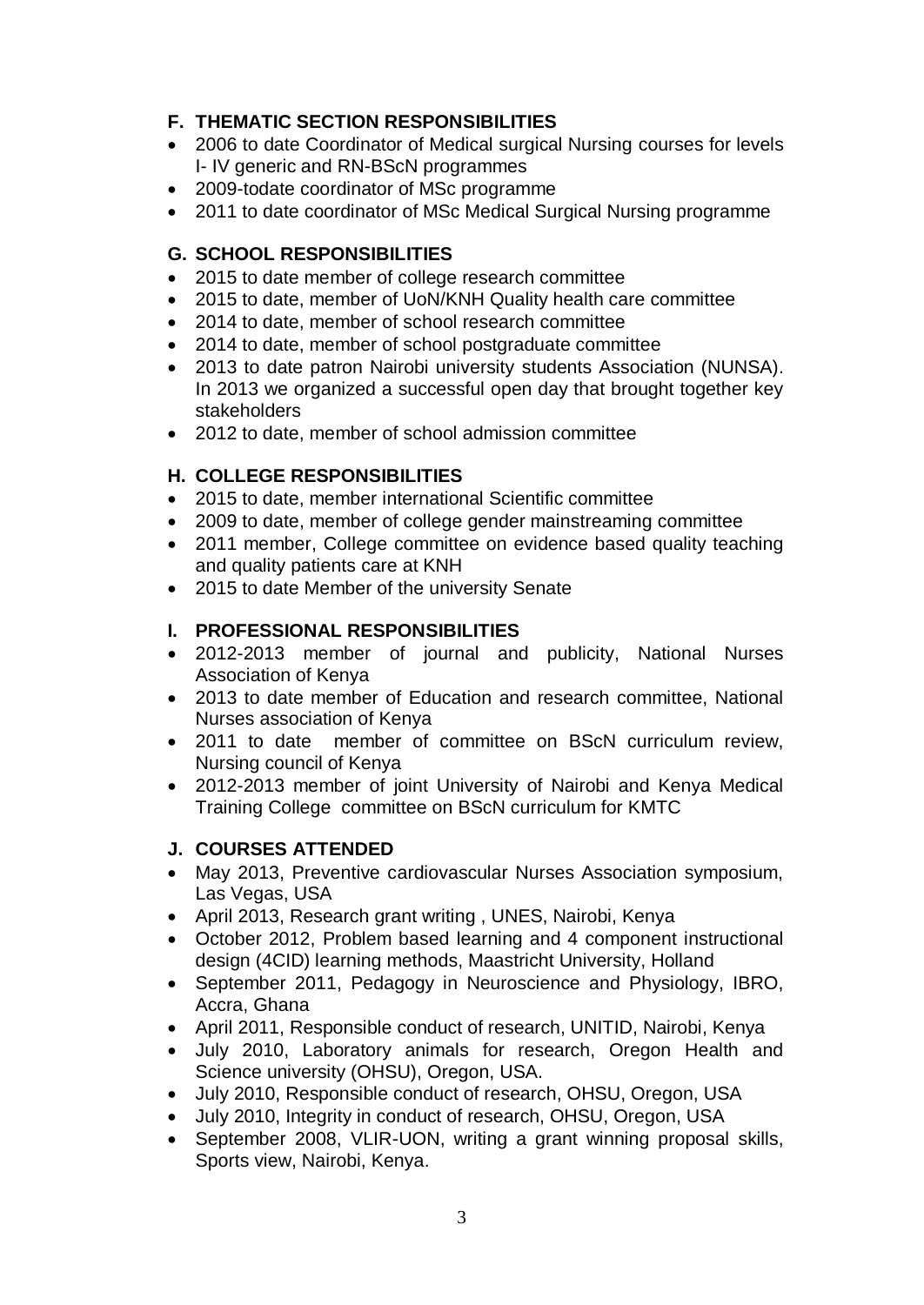May 2007, Fogarty IBRO Africa, neuro-immunology of infectious diseases workshop, in ICIPE, Nairobi Kenya.

## **K. CAPACITY BUILDING**

- Teaching of BSCN upgrading nurses, a collaborative e-learning class between university of Nairobi and AMREF, November 2012 todate.
- Facilitation on risk factors for cardiometabolic syndrome to students and staff from Tumutumu, Kijabe and Government Hospitals, Methodist Guest House Nairobi, June 2013.
- Cardiometabolic syndrome in developing countries to postgraduate and faculty, College of Nursing university of Massachusetts Boston USA, May 2013
- Teaching of Medical-Surgical (cardiovascular, Neurological and endocrinological concepts to BScNursing and MSc Nursing students, University of Nairobi, 2002 to date.
- Teaching of Nutrition and Biostatistics to BSc Nursing

# **L. COLLABORATION**

- I am a co-investigator in the Kenya heart and sole Afya Niema project, a project investigating cardiometabolic syndrome in rural and urban dwelling communities in Kenya. The project brings together, college of Nursing university of Massachusetts Boston USA, University of Nairobi, School of Nursing, Kijabe Hospital, Tumutumu Hospital as well as government run Ongata Rongai Health centre, Kamboi, and Kigumu Health facilities. This project has been running for the last 4 years.
- I am an investigator on the cassava toxicity and its effect on the Nervous system which has nutritional as well as health implication because it has been implicated with upper motor neuron disease (Konzo) prevalent in poor Sub-Saharan countries. This collaboration involves Oregon Health and Science University, University of Nairobi, school of Nursing, School of Pharmacy and school of medicine. Through this collaboration my PhD was initiated and completed and now it is being examined.

## **M. RESEARCH AND SUPERVISION**

## **i) PhD supervision**

- **Gitonga G.** Empathy development among Health professional and its impact on the care. **Ongoing**
- **Kamau-Mary N. Implementing Iron Folic Acid supplementation among** pregnant women through community approach. **Ongoing**

## **ii) Masters supervision**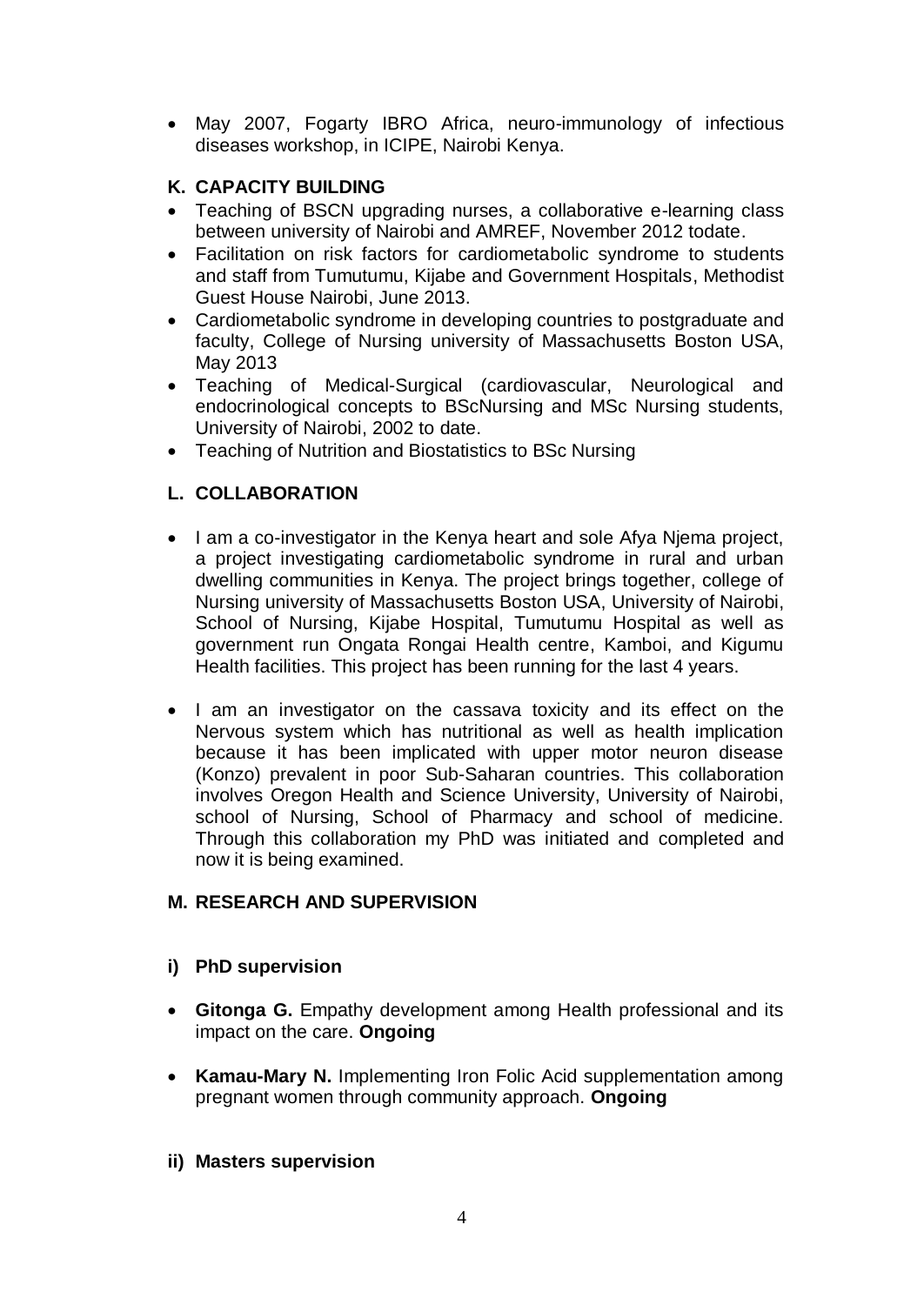- **Asenahabi Esther (2014).** Assessment of treatment compliance among adult patients with type II diabetes mellitus at Kenyatta National Hospital. **Completed 2014**
- **Otaigo Lina (2014).** Correlates of complimentary feeding practice among caregivers of infants and children aged 6-24 months at Mbagathi district hospital, Nairobi. **Completed 2014**
- **Njenga Michael M (2013).** Effect of implementing quality management systems on surgical patient care: Experience of Moi teaching and referral hospital. **Completed 2013**
- **Kiplagat Moses (2013).** Pain management practices during wound care in patients with moderate to major burn injuries, Kenyatta national Hospital. **Completed 2013**
- **Shisoka Joan M (2013).** Factors that influence outcome of traumatic brain injury patients at Kenyatta National Hospital. **Completed 2013**
- **Kamotho Hellen W (2012).** Practices of Nurses in management of pain among critically ill Non-verbal adult patients in the critical care unit, Kenyatta National Hospital**.** MScN thesis. University of Nairobi. **Completed 2012**
- **Gathii Anne N (2012).** Utilization of research by Nurses at AIC Kijabe Hospital MScN thesis. University of Nairobi. **Completed 2012**
- **Kainga Stephen (2011).** Barriers in preventing long-term complications among patients with Type 2 Diabetes Mellitus at KNH. MScN thesis. University of Nairobi. **Completed 2011**
- **Ngugi Margaret W (2011).** Patient factors and wound care practices on wound healing among orthopedic inpatients in KNH. .MScN thesis. University of Nairobi. **Completed 2011**
- **Mundan Victor K (2010).** Prevalence and risk factors associated with hypertension among armed forces personnel in Kenya., MScN thesis. University of Nairobi. **Completed 2010**

#### **N. RESEARCH AND PUBLICATIONS**

#### **THESES**

 **Kimani S.T.** Neurotoxicity of cassava cyanogens: relevance to the biomarkers and pathogenesis of konzo - a paralytic condition prevalent in Sub-Saharan Africa. PhD. University of Nairobi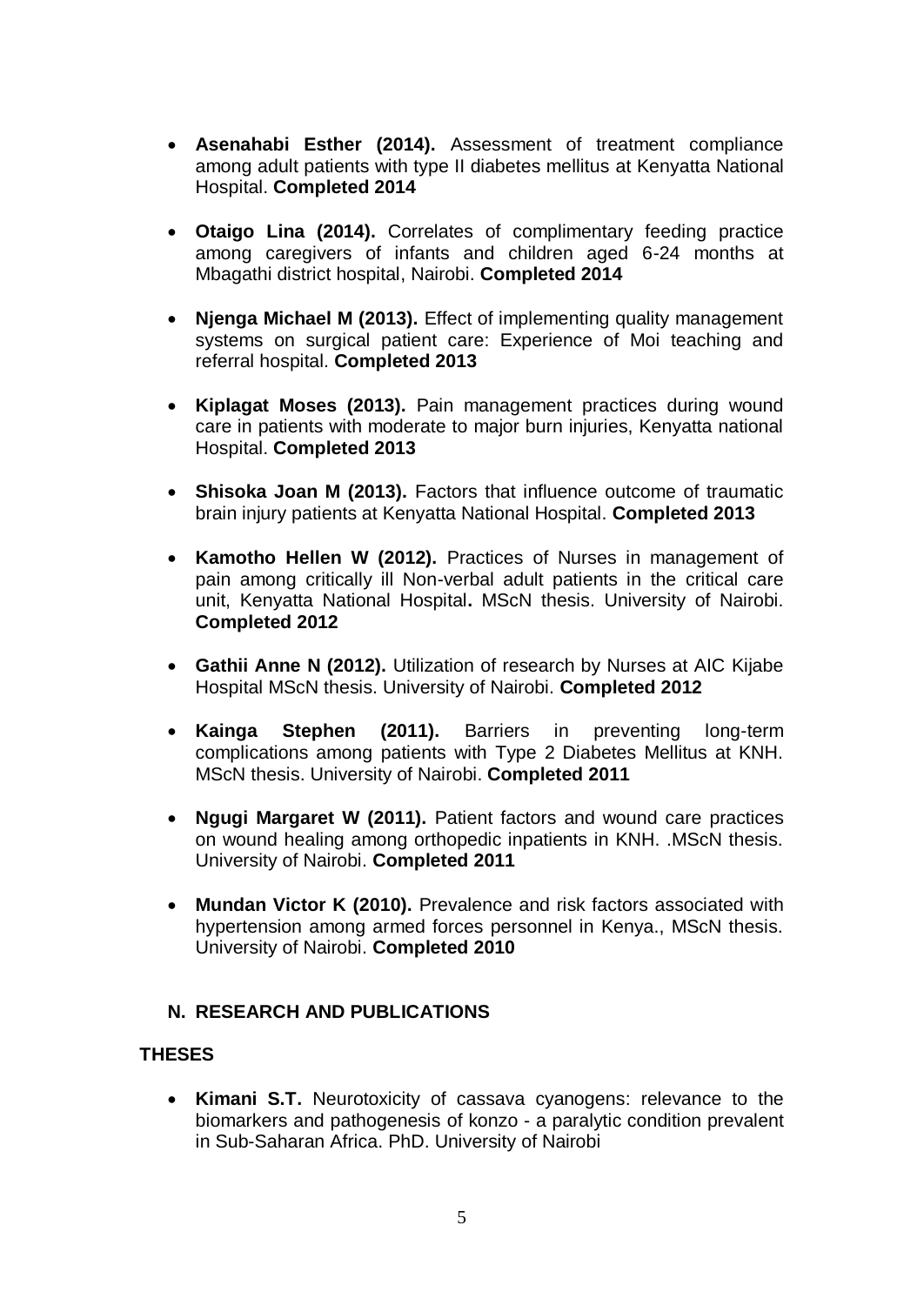**Kimani S.T.** Effect of Khat (*Catha edulis*) Forsk on spatial learning and memory. Master of Science (MSc.) in Medical Physiology, University of Nairobi.

### **O. PUBLICATIONS**

- **1. Kimani ST**, Patel NB, Kioy PG. Memory deficits associated with khat (Catha edulis) use in rodents. Metab Brain Dis. 2016 Feb;31 (1):45-52. doi: 10.1007/s11011-015-9738-1. Epub 2015 Sep 30
- **2. Samuel Kimani**, Jane Kamau, Zephania Irura (2014). Ebola Outbreak: Knowledge to Act. Occup Med Health Aff 2:184. doi: 10.4172/2329- 6879.1000184
- **3. Kimani S**, Moterroso V, Morales P, Wagner J, Kipruto S, Bukachi F, Maitai C, Tshala-Katumbay D. Cross-species and tissue variations in cyanide detoxification rates in rodents and non-human primates on protein-restricted diet. Food Chem Toxicol. 2014;66: 203-9.
- **4. Kimani S**, Sinei K, Bukachi F, Tshala-Katumbay D, Maitai C. (2014) Memory deficits associated with sublethal cyanide poisoning relative to cyanate toxicity in rodents. Metabolic Brain Disease. 2014; 29:105-112.
- **5. Samuel Kimani**, Victor Moterroso, Mike Lasarev, Sinei Kipruto, Fred Bukachi, Charles Maitai, Larry David and Desire Tshala-Katumbay. Carbamoylation correlates of cyanate neuropathy and cyanide poisoning: relevance to the biomarkers of cassava cyanogenesis and motor system toxicity. SpringerPlus, 2013; 2:647. doi:10.1186/2193- 1801-2-647.
- **6.** Victor Mundan, Margaret Muiva, **Samuel Kimani**. Physiological, Behavioral, and Dietary Characteristics Associated with Hypertension among Kenyan Defence Forces. ISRN Preventive Medicine. Vol. 2013 Article ID 740143. doi.org/10.5402/2013/740143.
- **7.** Jacob Kariuki; Eileen M. Stuart-Shor; **Samuel Kimani**; James Muchira; Jessica Demita; Heather Milton; Mercy Kamau; Vincent Mutuma. Awareness, Treatment, and Control of Hypertension in Kenya. Journal of Cardiovascular Nursing. 2013 - Volume 28 - Issue 4 - p 299–314. doi: 10.1097/JCN.0b013e318295654b
- **8. Samuel Kimani**, Stephen Kainga, Margaret Chege, Miriam Wagoro. Risk factors for cardiovascular disease in patients with type 2 diabetes at Kenyatta national hospital, Kenya. Journal of Cardiovascular Nursing. 2012; 27 (5): 369-378
- **9.** Jacob Kariuki, Anna Karani, **Samuel Kimani**, Eileen Stuart-Shor. Cardiovascular risk factors among Kenyans. Journal of Cardiovascular Nursing. 2012; 27:287–291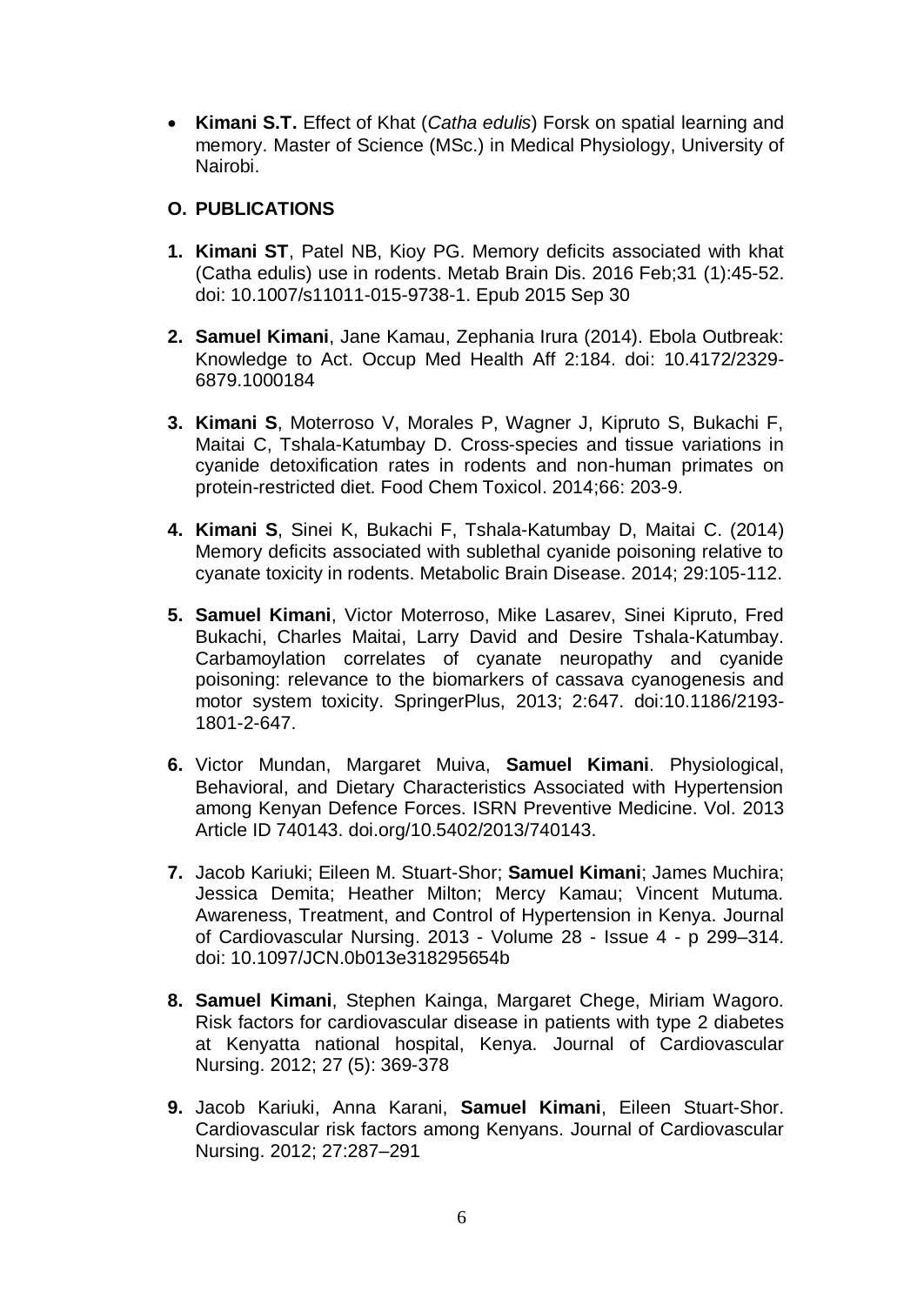- **10.**L Mutombo, VH Monterroso, **S Kimani**, K Kazadi, M Mashakoa, DD Tshala-Katumbay. Cellular Targete of Linamarin and Cyanate: Relevance to the Pathogenesis of Cassava-Associated Motor System Degeneration. Journal of the American Association for Laboratory Animal Science. 2012; 50:739
- **11.**Joelle Chateauneuf, **Samuel Kimani**, Anna K. Karani, Jacob Kariuki, Eileen M. Stuart-Shor. Kenya Heart and Sole Quick Look Guide for Cardiovascular Disease Patient Evaluation. Journal of Cardiovascular Nursing. 2011; 26(4): 278-279
- **12.**Mundan VK, Muiva MN, **Kimani ST**, Samia M, Bukachi F. Prevalence and risk factors associated with Hypertension among armed-forces personnel In Kenya. Cardiovascular Journal of Africa.2011; 22(3) S15- S16
- **13.Kimani**, **S.T**., Patel, N.B., Kioy, P.G. Effect of single and repeated khat (*Catha edulis*) extract on locomotor behaviour in CBA mice. Scientific Research and Essays Vol. 2008; 3(5):187-196.
- **14.Kimani, S.T** and Nyongesa A.W. Effect of single daily khat (Catha edulis) extract on spatial learning and memory in CBA mice. Behavioral Brain Research. 2008; 195:192-197.
- *15.*Karani A. K, Kazuko N, Junko T, **Kimani S.T**, Waithaka P.M. Strengthening masters of community health nursing in Kenya. Kenya Nursing Journal. 2008; 33 (2).
- *16.*Mawia, A.M., Mwaura, J., Lakati, A., **Kimani, S.T**., Karani, A.K. Experiences, Knowledge and Perceptions of Women on Gender Based Violence; A case study of Komu Sub-location, Thika Municipality*.* Kenya. Kenya Nursing Journal. 2008; 37 (1):16-24.

#### **P. PUBLISHED ABSTRACTS AND PRESENTATION AT SCIENTIFIC MEETINGS**

- **1. Kimani S,** Sinei K, Bukachi F, Tshala-Katumbay D, Maitai C (2014). Cassava cyanogenesis and neurotoxicity: experimental modeling. Part I. Memory deficits associated with sublethal cyanide poisoning relative to cyanate toxicity in rodents. Brain Disorders in the Developing World Tenth Anniversary Symposium Feb 10-13, 2014. NIH, Bethsda, Maryland USA
- **2. Kimani S,** Moterroso V, Morales P, Wagner J, Kipruto S, Bukachi F, Maitai C, Tshala-Katumbay D (2014). Cassava cyanogenesis and neurotoxicity: experimental modeling. Part II. Cross species and tissue variations in cyanide detoxification rates in rodents and non-human primates on protein-restricted diet. Brain Disorders in the Developing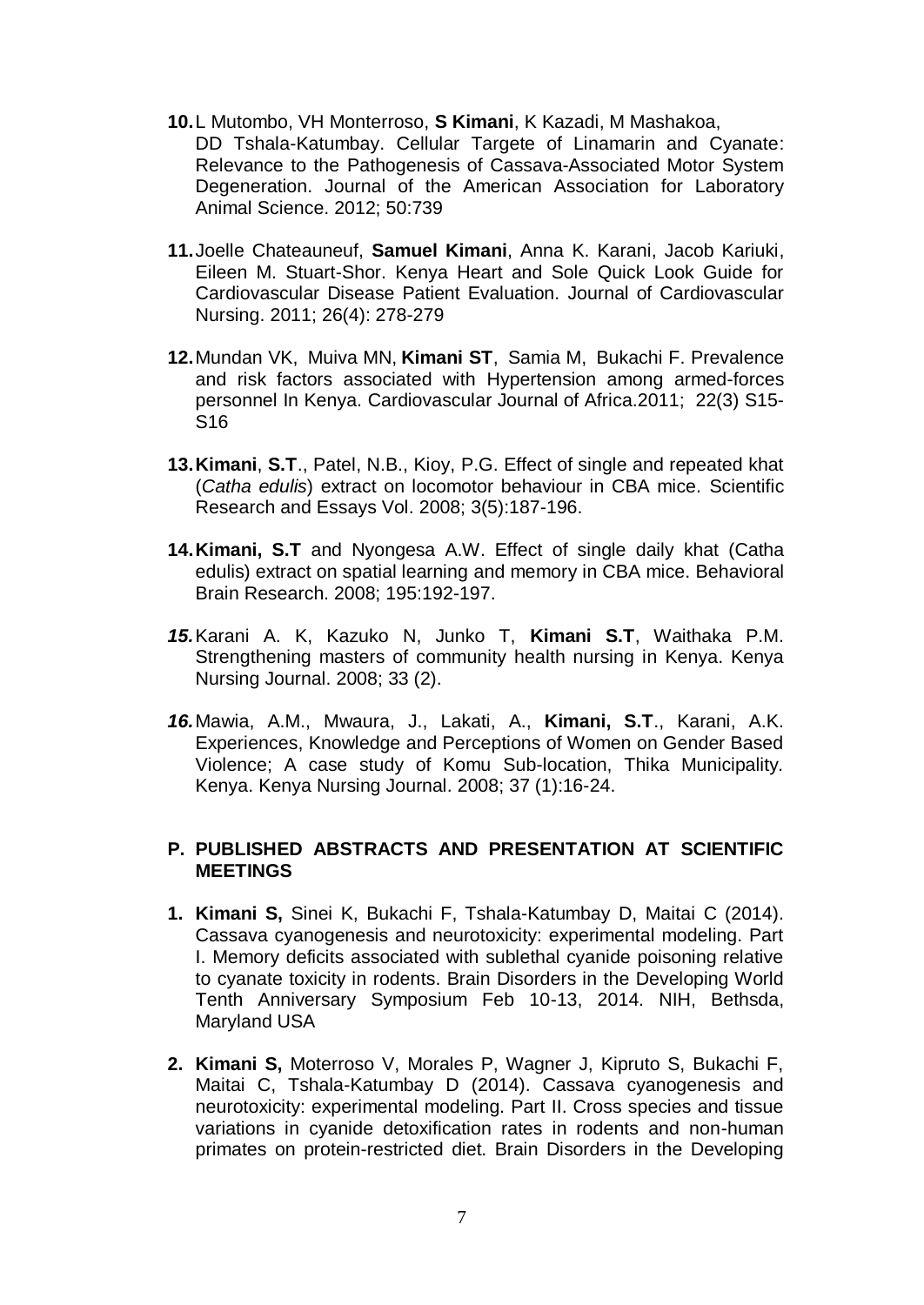World Tenth Anniversary Symposium Feb 10-13, 2014. NIH, Bethsda, Maryland USA

- **3. Kimani S,** Mirie W, Chege M (2013). Treatment compliance among patients with hypertension at Kenyatta national Hospital. First international research and innovation conference, 28-30 August 2013, Safari Park Hotel, Nairobi Kenya.
- **4.** Victor Mundan, Margaret Muiva, **Samuel Kimani** (2013). Cardiovascular Risk Factors Among Kenya Defence Forces Personnel at a Medical Clinic. 19<sup>th</sup> Preventive Cardiovascular Nurses Association, 2-4 May 2013, Hotel Paris, Las Vegas Nevada USA
- **5.** Jacob Kariuki; Eileen M. Stuart-Shor; **Samuel Kimani**; James Muchira; Jessica Demita; Heather Milton; Mercy Kamau; Vincent Mutuma (2013). Awareness, Treatment, and Control of Hypertension in Kenya. 19<sup>th</sup> Preventive Cardiovascular Nurses Association, 2-4 May 2013, Hotel Paris, Las Vegas Nevada USA
- **6.** Jessica DeMita, Dennis Munene, David Muigai, Shannon Sayer, **Samuel Kimani**, James Muchira, Jacob Karuiki, Eileen Stuart‐Shor (2012).KHAS (Kenya Heart and Sole Afya Njema) Project; an Academic-Clinical-Policy Partnership for Health.Global Nursing Caucus Conference abstract book.
- **7. Samuel Kimani**, Anna Karani, Angeline Kirui, Mercy Kamau, Jacob Kariuki, Eileen Stuart-Shor (2012). Cardio metabolic syndrome among rural central province dwelling Kenyas. Proceedings of 5th annual Scientific conference abstract book pg 11
- **8.** Stephen Kainga, Margaret Chege, Miriam wagoro, **Samuel Kimani** (2012). Barriers in preventing Long-term complications among patients with Type 2 diabetes Mellitus at Kenyatta National Hospital. Proceedings of 5th annual Scientific conference abstract book pg 15
- **9.** Hellen Kamotho, Margaret Muiva, Miriam wagoro, **Samuel Kimani** (2012). Practices of Nurses in management of pain among critically ill non-verbal adult patients in the critical care unit, KNH. Proceedings of 5th annual Scientific conference abstract book pg 20
- **10.**Margaret W. Ngugi, Margaret N. Muiva, Blasio O. Omuga, **Samuel Kimani** (2012). Wound healing among orthopaedic patients correlates with patient factors and wound care practices. Proceedings of 5th annual Scientific conference abstract book pg 17-18
- **11.Samuel Kimani**, Stephen Kainga, Margaret Chege, Miriam Wagoro, (2012). Risk factors for cardiovascular disease in patients with type 2 diabetes at Kenyatta national hospital, Kenya. Journal of Cardiovascular Nursing. 27 (5): 369-378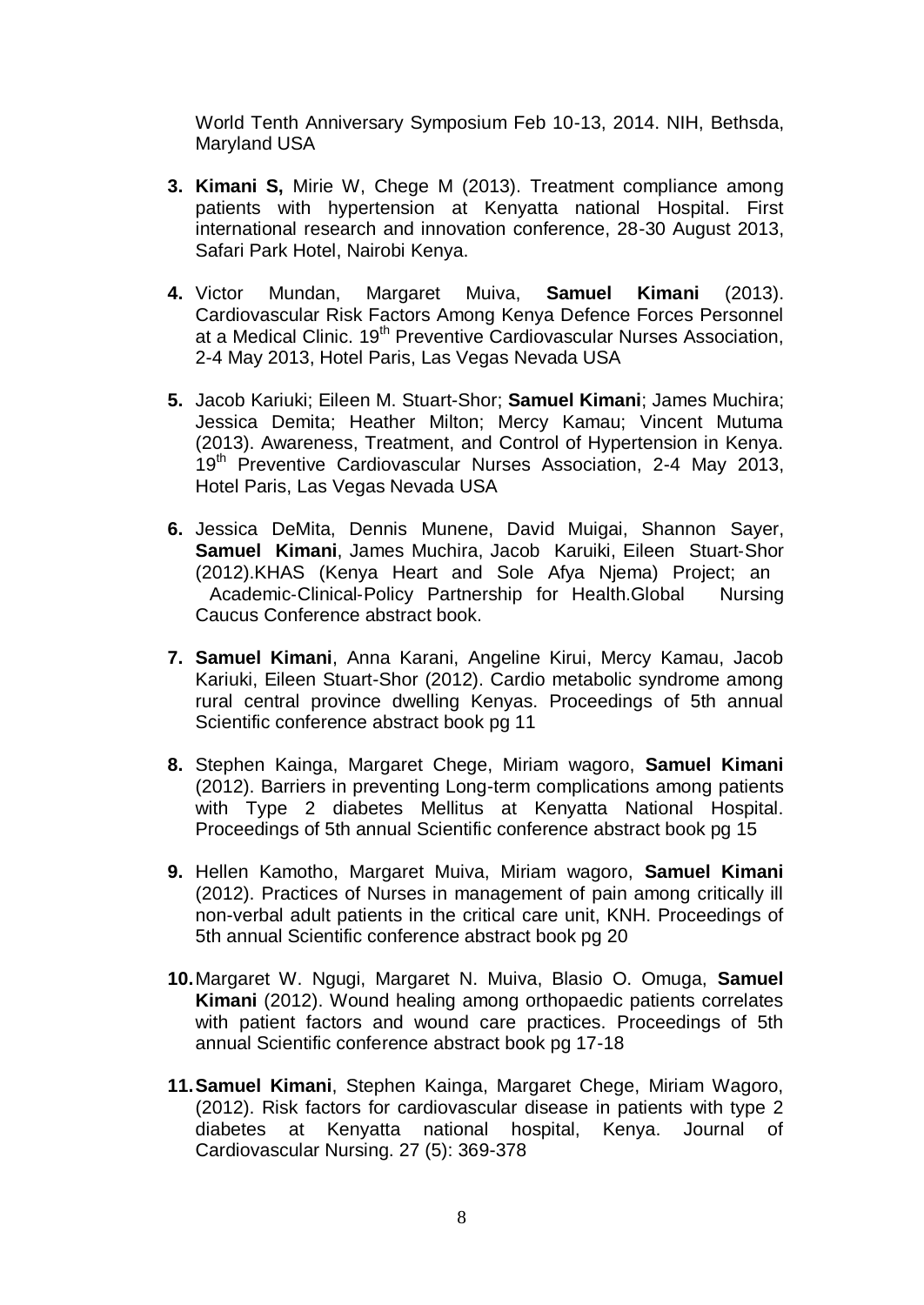- **12.**Stephen Kainga, Margaret Chege, Miriam Wagoro, **Samuel Kimani**. Peripheral Neuropathy among Patients with Type 2 Diabetes mellitus attending Kenyatta National Hospital. 2nd East Africa Neuroscience Conference18-19, June 2012
- **13.Kimani Samuel**, Monterroso V, Sinei K, Bukachi F, Maitai C, D. Tshala-Katumbay D. (2011) Probing mechanisms of cyanogen neurotoxicity: relevance to the pathogenesis of konzo, a motor neuron disease highly prevalent in sub-saharan Africa*. XXth world congress of neurology abstracts book.* 1066
- **14.**Kassa R, Wentzell, J., Monterroso, V., **Kimani, S**., Kretzschmar, D., McMillen, D., David, L., Tshala-Katumbay, D. Diagnostic and therapeutic potential of tetanus toxin-derivatives in neurodegerative diseases, the American Society of Neurochemistry (ASN), Saint Louis, mi, 2011
- **15.Kimani S**, Monterroso V, Tshala-Katumbay D. Neurotoxicity behavior of cassava cyanogens analogs in sulfur amino acid (SAA) deficiency diet. The 10th International Society Of Neuroscientists Of Africa (SONA) Conference, Basic to Clinic, Addis Ababa, Ethiopia, 9<sup>th</sup>-12<sup>th</sup> February, 2011.
- **16.**Joelle Chateauneuf, **Samuel Kimani**, Anna K. Karani, Eileen M. Stuart-Shor, Kenya *heart and sole* quick look guide for cardiovascular disease patient evaluation. The 41<sup>st</sup> PCNA meeting, Florida, USA, 2011
- **17.Kimani S**., Monterroso, V., Tshala-Katumbay, D, Maitai C., Bukach F. Impact of Sulphur amino acid (SAA) dietary deficiency on nervous system response to cyanogenic intoxication. The 1<sup>st</sup> international scientific conference, CHS-UoN, Nairobi Kenya, 15-17<sup>th</sup> June 2011
- **18.Kimani S.T**, Patel N.B, Kioy P.G. Effects of Khat (Catha edulis) extract on acquisition and reversal learning and memory in CBA mice. European Science Foundation Research Conferences, 2009- Linkoping, Sweden.
- **19.**Patel, N. B, Kimani, S.T, **Kioy, P.G**. Effect of Catha edulis (khat) on learning and memory on CBA mice. International Brain Research Organization (IBRO) World Congress, 12th -17<sup>th</sup> July 2007, Melbourne, Australia.

## **BOOKS**

 Kambo I, Karimi N and **Kimani S. T**. (2009). Procedure manual for Nurses and Midwives. African Medical and Research Foundation (AMREF), Nairobi.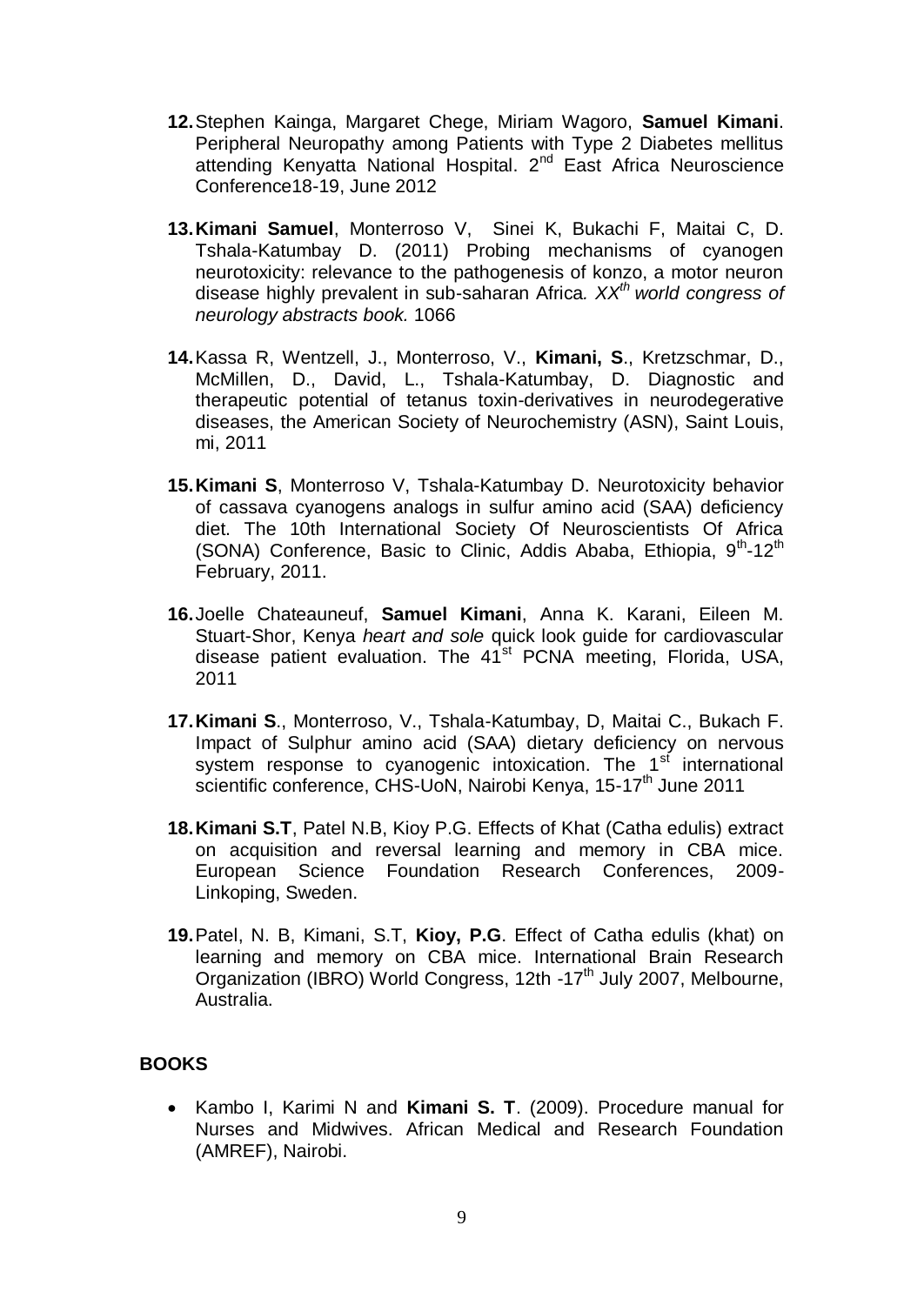### **Q. RESEARCH GRANTS**

- 1. Kenyatta National Hospital research grant: To conduct, **"**treatment compliance among patients with hypertension attending Kenyatta national hospital." Ref: KNH/23/22 (PI) (2012).
- 2. Visit by the applicant to another Laboratory grant award International Society for Neurochemistry (ISN), CAEN (committee on aid and education in neurochemistry) to visit Oregon Health and Science University (2010)

### **R. AWARDS**

- IBRO (International Brain Research Organization) Travel Award, Neurology Congress, University of Kinshasa, Democratic Republic of Congo (2012).
- SONA (Society for neuroscience in Africa) Travel Award, SONA Conference, Addis Ababa, Ethiopia (2011)
- Visit by the applicant to another Laboratory grant award International Society for Neurochemistry (ISN), CAEN (committee on aid and education in neurochemistry) to visit Oregon Health and Science University (2010).
- IBRO (International Brain Research Organization) Travel Award, IBRO School, University of Cape town, South Africa.
- IBRO (International Brain Research Organization) Travel Award, IBRO School (2006), University of Cape town, South Africa.
- IBRO (International Brain research Organization) Travel Award, IBRO school (2007), university of the Witwatersrand, Johannesburg, South Africa
- ESF (European Science Foundation) Travel Award, European Science Foundation Research Conferences, (2009) Linkoping, Sweden.

## **S. PROFESSIONAL ORGANISATIONS**

- Preventive cardiovascular Nurses Association
- Kenya Society for neuroscience
- Member of Kenya Physiological Society.
- International Brain Research Organization (IBRO) Alumni.
- Member of Kenya pain society.
- Member of National Nurses Association of Kenya